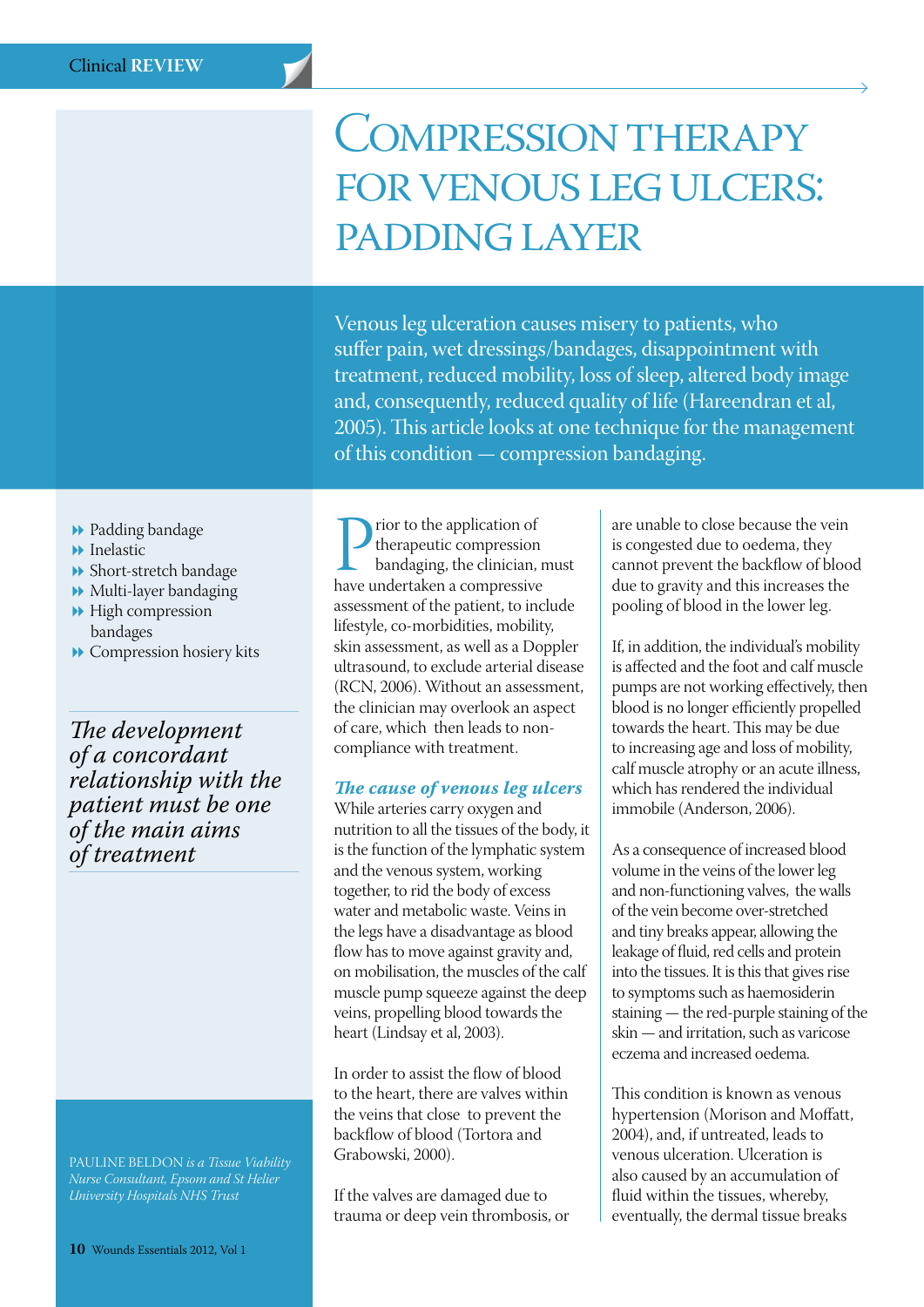down and an ulcer forms. This may be triggered by an injury to an already oedematous limb.

Causes of lower limb oedema include (*Figure 1*):

- $\blacktriangleright$  Inflammatory oedema caused by arthritis or cellulitis
- ▶ Cardiac oedema caused by cardiac failure
- ▶ Venous oedema caused by venous insufficiancy or dependency syndrome
- 8 Lymphoedema caused by failure of the lymphatic system
- 8 Hypoproteinaemic oedema caused by kidney failure, liver failure or low levels of protein in the blood (Adapted from Partsch, 2003).

# *Patient/clinician relationship*

The development of a concordant relationship with the patient must be one of the main aims of treatment. This relationship must be based on mutual

respect for each other — clinicians listening to patients and respecting their own knowledge of their bodies, and patients listening to the knowledge of clinicians and understanding how care will be delivered (Bell et al, 2007).

A successful relationship is unlikely to be formed if the clinician does not listen to what the patient has to say, especially regarding those aspects of ulceration that cause pain and loss of sleep. Failure to appreciate this does not inspire confidence in the clinician and may lead to non-compliance.

If the treatment is to be successful, the clinician has a responsibility to ensure that the treatment is explained to the patient and that he or she is made aware of the importance of compliance and full participation.

There are now several means of delivering therapeutic compression



*Figure 1. The veins on the left show normal blood flow, with the valve opening to allow blood flow upwards, the valves would then close to prevent gravity dragging blood downwards. The veins on the right are fully dilated and this has caused the valves to be stretched apart, preventing them from closing. The vein then becomes even more dilated as blood cannot be moved efficiently in one direction towards the trunk. The skin overlying the varicose vein is stretched and if trauma occurs to this area, the individual may bleed profusely.*

therapy for a patient with venous leg ulceration and it is advisable that clinician understands and becomes competent in these methods, in order to be able to deliver the most appropriate compression therapy for an individual patient, based not only on his/her physical assessment, but lifestyle and preference.

The purpose of compression therapy bandaging is to:

- ▶ Reduce oedema and decrease the volume of blood in the venous system in the lower leg. Compression bandaging supports and squeezes the veins, thus enabling the valves within the veins to close, which speeds up the venous blood flow, easing congestion in the veins and allowing fluid to move from the tissues into the veins, reducing oedema (Anderson, 2006)
- $\rightarrow$  Reduction of oedema subsequently reduces pain, improves mobility, enables sleep and improves the quality of the patient's life.

# *How does compression therapy work?*

The application of a compression bandage reduces the diameter of the veins in the lower leg. This has the effect of decreasing the volume of blood within the venous system and redistributing that blood towards the central area of the body.

Caution is, therefore, needed when treating patients with cardiac disease, as the volume of blood redistributed can be sufficient to cause cardiac embarrassment (Mostbeck et al, 1977).

Reduction of the diameter of the veins also increases the venous flow velocity, so further reducing the venous blood volume (Partsch, 2003). Therefore, the net effect of compression is to push the veins back into a shape and size that allows the valves within the veins to meet and prevent backflow of blood, thus forcing the veins in the lower legs to become competent.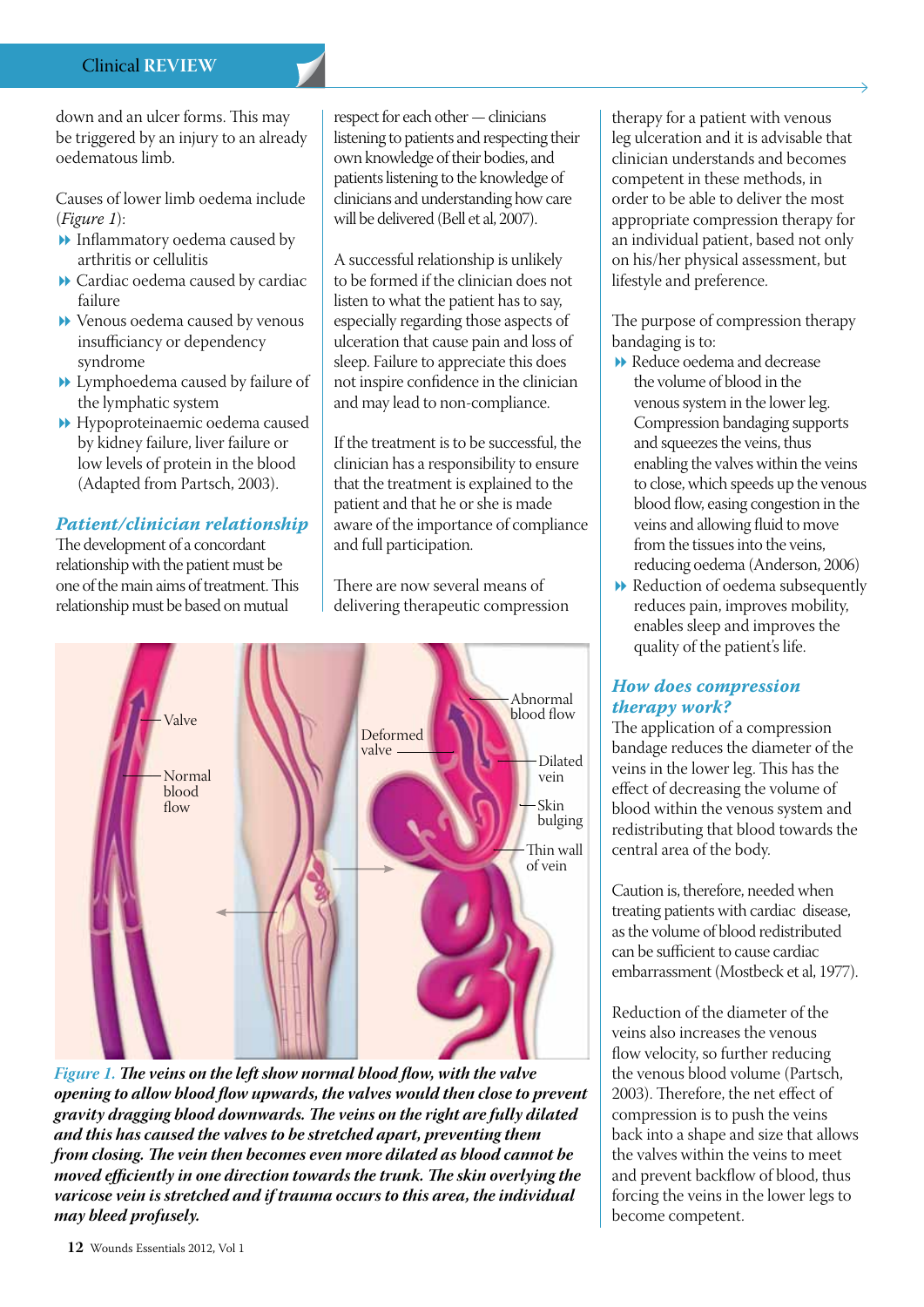#### Clinical **REVIEW**



*Figure 2. Deep ulceration exposing the tendon, caused by insufficient padding bandage and poor application of compression bandage. Note oedematous foot and wrinkled skin, again demonstrating poor bandage technique.*



*Figure 3. The patient has had a poorly applied bandage, which has resulted in a misshapen limb.*



*Figure 4. Patient has an oedematous foot and limb, with a heavily exuding venous leg ulcer. The padding bandage will provide extra absorbency.*

An equation based on Laplace's law demonstrates how compression affects the lower leg when applied:

- *Pressure* (exerted by the bandage in mmHG)
- **=** *Tension* (how much the bandage is stretched)
- **X** *Number* of layers of the bandage **/** *Circumference* (width of the ankle)

**X** *Width* (of the bandages)

The amount of pressure applied by the bandage is affected by:

- **1 Tension**: how tight the bandage is applied — this should always be at 50% stretch of an elasticated bandage
- 8 **Number** of layers of compression bandage that are applied: for example, a bandage applied in a figure of eight application overlaps four times, therefore, applies more pressure than a bandage applied in a spiral with a 50% overlap
- 8 **Circumference** of the ankle: the pressure is inversely proportional to the ankle circumference; for example, an ankle with a circumference of 17cm will have a greater pressure applied by a bandage (applied at a 50% stretch), than an ankle of 22cm circumference. The larger the ankle size equals less pressure, while the

smaller the ankle size, the greater the pressure

8**Width** of the bandage: a bandage that is 8cm wide applies a greater pressure than a bandage 10cm wide.

### *Compression bandages*

The type of compression bandage used is dependant upon several factors: the size of the patient's legs, how much oedema is present, lifestyle and footwear. It is vital that the decision of which compression bandage to wear is made by both patient and clinician as this helps with the concordant relationship, as well as enabling the patient to feel engaged in his or her care. Compression bandages include:

- $\blacktriangleright$  Four-layer systems comprising a padding layer, crepe bandage, class 3a elasticated bandage and a class 3b cohesive compression bandage, application of which ensures that compression is gradually applied via the number of layers of bandage. For example, Profore™ (Smith & Nephew), K-Four™ (Urgo Medical), System 4™ (Seton), Veno 4 (Hartmann)
- $\rightarrow$  Two-layer systems usually a padding bandage layer and an elastic, high tension bandage. For example K-Two<sup>™</sup> (Urgo Medical), ProTwo<sup>™</sup> (Smith & Nephew)
- $\rightarrow$  Short-stretch bandages these are inelastic bandages, often used



*Figure 5: Measuring the narrowest part of the ankle.*



*Figure 6. Measuring the widest part of the calf.*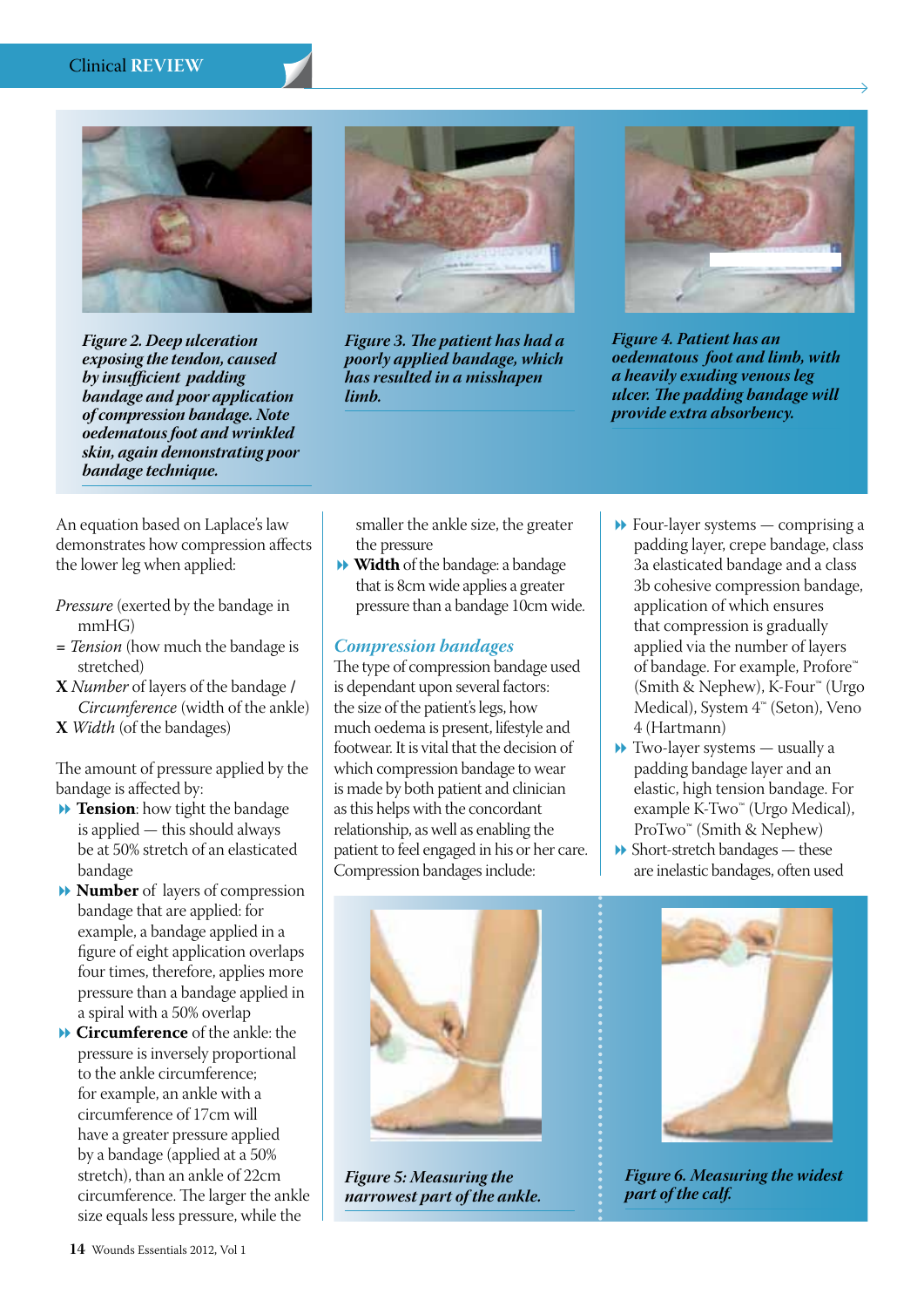



to reduce oedema and may be used, with guidance, on patients with mixed aetiology disease. For example: Actico™, Actiban™ (both Activa), Comprilan™ (BSN Medical).

#### *Applying compression*

Although no pressure is exerted by the padding layer within compression therapy, it is arguably the most important layer. Its prime function is to protect the skin from the pressure of the bandage, without which the patient would undoubtedly develop pressure damage (*Figure 2*).

This layer cannot, under any circumstances, be excluded from a compression bandaging system, but individuals will occasionally report irritation from the padding bandage, in which case, a layer of tubular 100% cotton bandage, such as Stockinette™ (Mölnlycke Health Care) — available on prescription — or Tubinette® (Mölnlycke Health Care), should be used. If the patient suffers from any skin sensitivity it is advisable to avoid those tubular bandages that contain any elastane, as this may trigger another sensitivity (Beldon, 2009).

In addition, the padding layer enables the clinician to reshape a misshapen

*Figure 7 (left). Patient has an ankle circumference of 20cm and a calf circumference of 25cm, while Figure 8 (right) shows an extra padding bandage has been added at the calf.*

*Figure 9 (left) and Figure 10 (right) both show pressure damage due to insufficiant padding bandages, with the foot in Figure 10 displaying further damage caused by compression bandage.*

limb, whether this is due to oedema or poor previous bandaging (*Figure 3*).

Lastly, the padding bandage provides extra absorbency in the presence of a heavily exuding leg ulcer (*Figure 4*). Whenever bandaging is saturated it should be changed to avoid maceration of the peri-ulcer skin (World Union Wound Healing Societies [WUWHS], 2007), which would exacerbate the existing problem. The frequency of bandage change should be dictated by the volume of exudate and whether or not the bandage has remained in place without losing its therapeutic function, not the expectation of the patient, nor a clinician who is applying the bandaging.

Before applying compression therapy, clinicians need to undertake a comprehensive assessments of the patient's lifestyle and footwear, and, using Doppler ultrasound and ankle brachial pressure index (ABPI), assess arterial supply to the lower leg to exclude arterial disease. Baseline measurements of the patient's limb are vital, as these direct the clinician as to how many layers of padding are required to maintain the shape of the limb (*Figures 5 and 6*).

In order to provide graduated compression, the compression should





be at its strongest at the ankle and lessened as the leg naturally widens towards the calf. The calf must be at least 10cm wider than the ankle.

If the patient has an oedematous ankle and calf muscle atrophy (where the muscle has decreased due to lack of use), there may be little difference between the ankle and calf circumference and, in this case, an extra padding bandage must be added at the calf to ensure graduation of compression (*Figures 7 and 8*). Good practice dictates that the ankle and calf are measured each time bandaging is reapplied. If oedema has resolved, the girth will alter and application of the padding bandage should be adjusted to accommodate changes in size.

If the patient has very thin legs due to muscle wastage, with an ankle circumference of 18cm or less, he or she will lack the required natural gradient to ensure graduation of compression. It is necessary to apply a second layer of padding bandage from the ankle upwards, to ensure the protection of the bony prominences, such as the malleolus (ankle) and the tibial crest (Moffatt, 2007) — failure to do so can result in pressure damage (*Figures 9 and 10*).